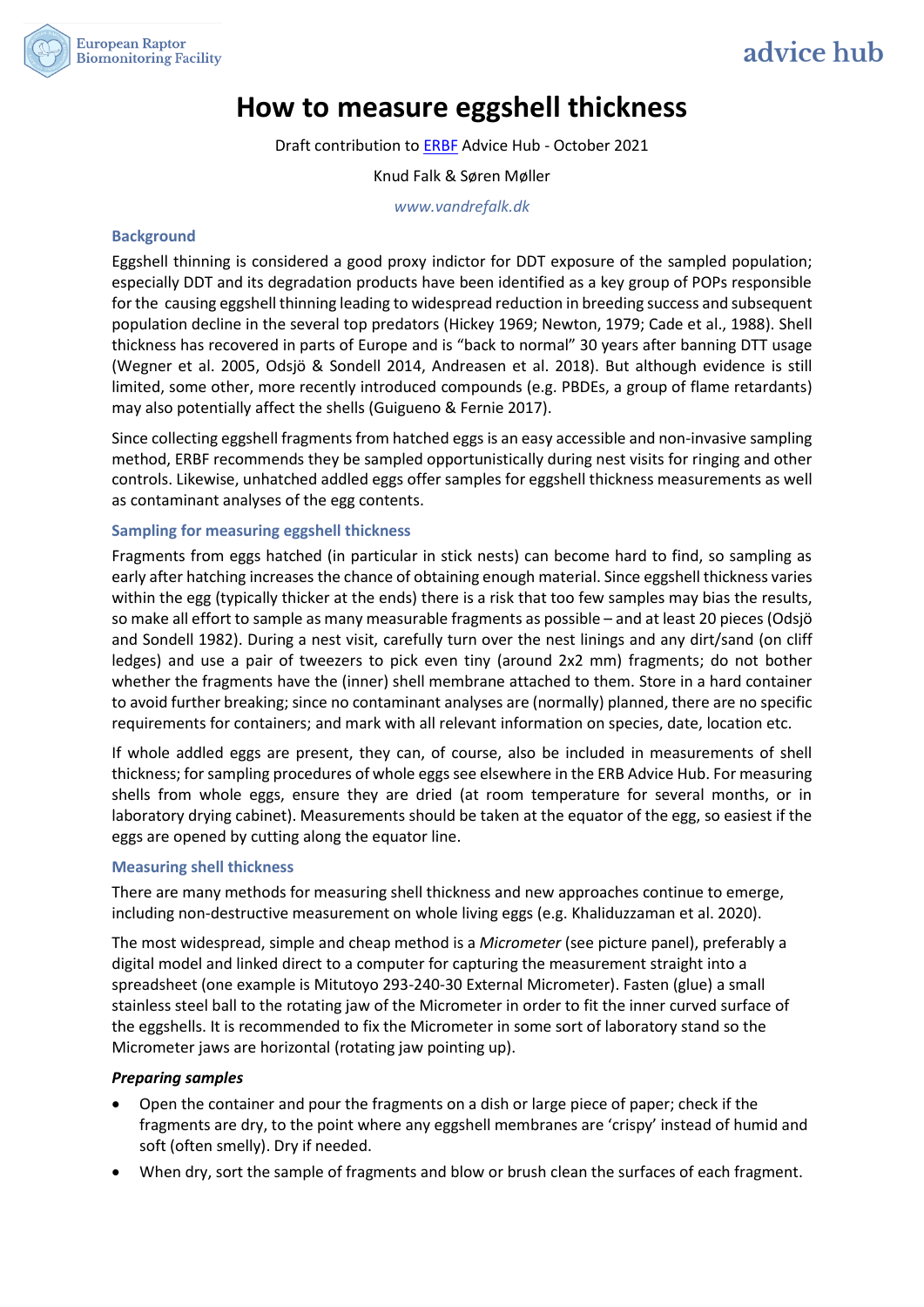

• Check if the thick 'inner membrane' of the egg is attached – and if so, firmly attached, not loose/cracking off. Most often, smaller fragments don't have the membrane.

#### *Measuring*

- Calibrate Micrometer to 0, and practise how to apply a "standardised" pressure, e.g. rotate the Micrometer handle slowly to contact and then continue "three clicks" on the rotating handle; also test with a piece of eggshell to see consistent measuring values (practise a number of times, and for each person to take measurements).
- Place the eggshell fragment on the fixed jaw, inner side of egg facing up towards the stainless steel ball on the rotating jaw.
- Rotate the Micromenter jaw slowly to contact with the inner fragment and then apply your standardised "three click" pressure.
- Record the value (3 decimals) and note if each measurement is *with* or *without* membrane.
- On larger pieces with some membranes attached, take measurements of adjacent shell areas with and without membranes and in your data sheet mark those 'pairwise records'. This is to gather data for establishing a 'membrane correction value' for your study species so you can use all fragments, and compare with values from whole eggs in collections that typically are measured *with* membrane. For instance, the membrane correction value for Peregrines is around 0.07 mm (Falk et al. 2006 [0.071 mm], Court et al. 1990 [0.069 mm], Nygård 1983 [0.07 mm]).
- Once the membrane correction value has been well established, it is easiest to work with the fragment without membrane since it can be difficult to ensure the membrane is firmly fixed to the shell and, hence, it is harder to trust the measurement.



Collecting fragments in peregrine falcon nest (*all photos: www.vandrefalk.dk*)



A good sample with more than 20 fragments; note the dried membrane on some fragments, in some places peeling off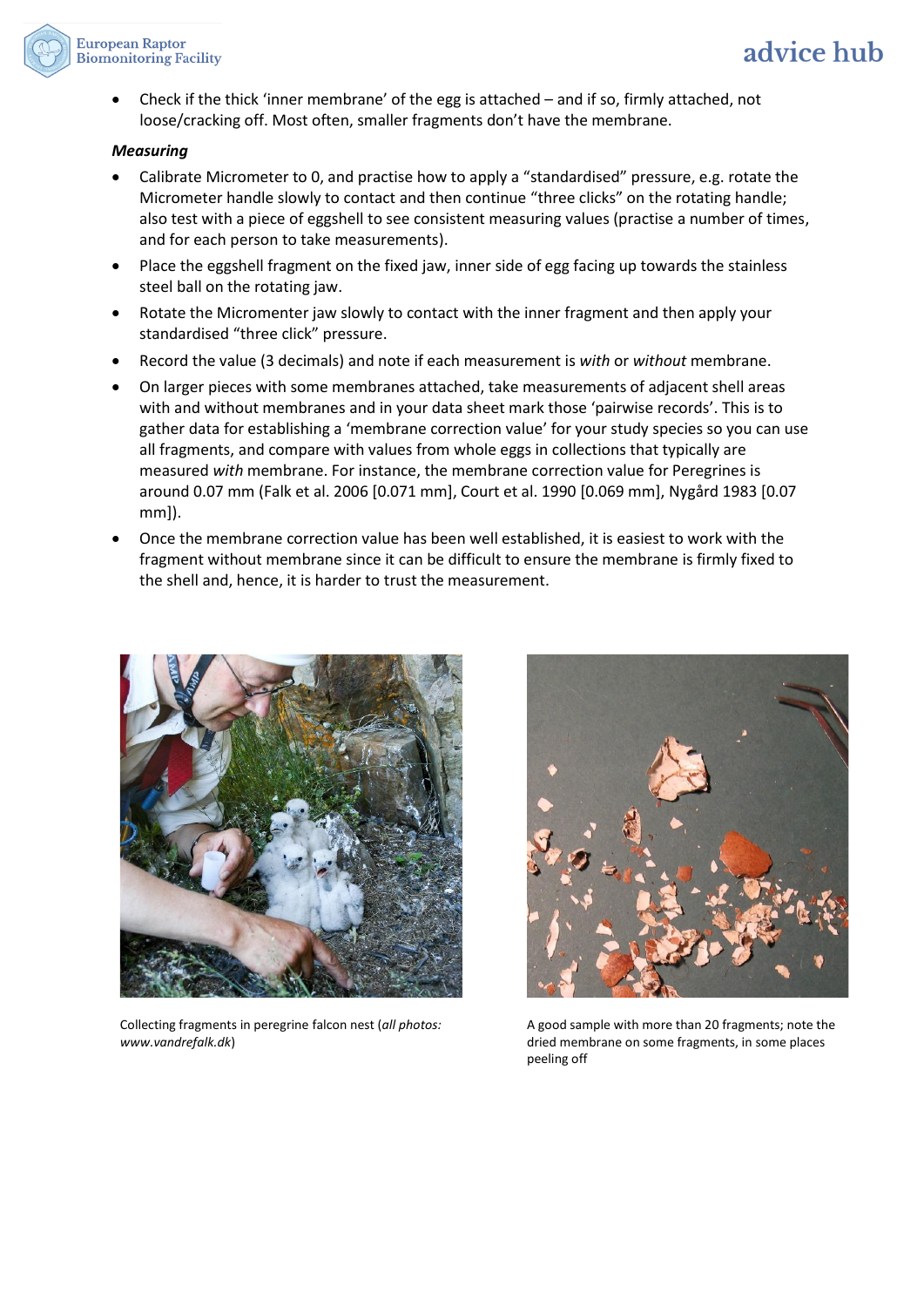









Measuring small fragments with Micrometer fixed in vertical position; note the stainless steel ball on the upper (rotating) jaw to fit the inside of a slightly curved eggshells. Right picture: measuring adjacent points *with* and *without* membrane.



An example of linking a Micrometer to a computer for direct recording of measurements (from [https://www.mitutoyo.co.jp/eng/sup](https://www.mitutoyo.co.jp/eng/support/service/catalog/10/E12007.pdf) [port/service/catalog/10/E12007.pdf\)](https://www.mitutoyo.co.jp/eng/support/service/catalog/10/E12007.pdf)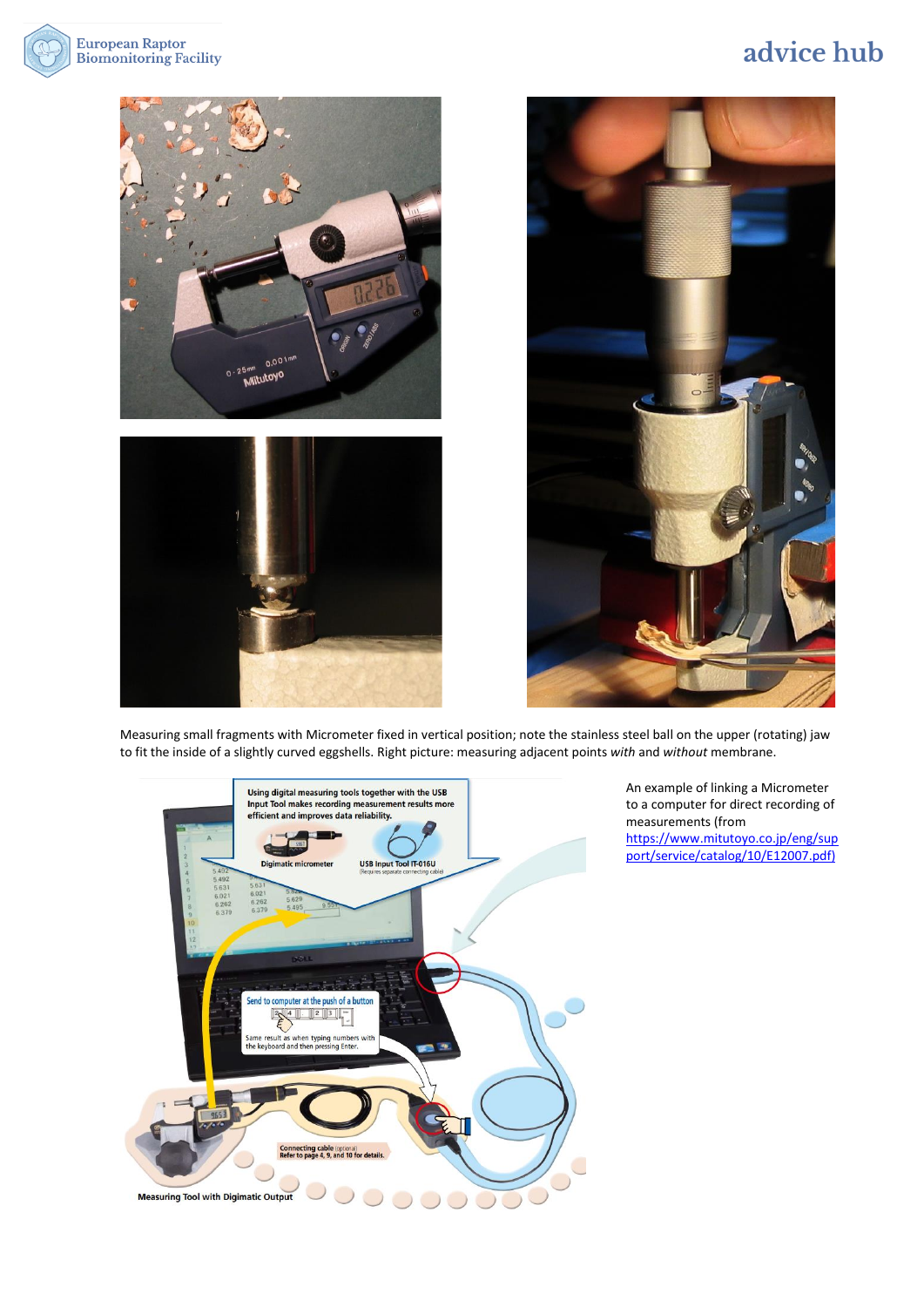



An example of shell thickness trend analysis based on whole egg and shell fragment measurements (re-analysis of Falk et al. 2018)

#### **Analysis**

- Use all the pairwise measurement with and without membrane to establish the 'membrane correction value'; add the value to all measurements without membrane.
- Calculate clutch means average thickness of all fragments from one nest (= one clutch); if eggshell fragments as well as whole eggs have been measured, calculate separate means and test if the two means differ significantly.
- Calculate the mean of the clutch means for each sampling year.

You are now in a position to compare with reference collections for your study species, or start looking for time trends in shell thickness (see figure for example).

Some studies suggest that embryo development, absorbing calcium from the egg shell, may affect shell density and/or thickness (e.g. for Peregrine, see Ratcliffe 1970, Bunck et al. 1985, Bennett 1995, Castilla et al. 2010) which may challenge comparisons between the two types of samples. For Peregrines, Falk et al. (2006, 2018) did not find any difference in shell thickness identified in fragments vs. whole eggs but the effect could differ between study species. Nevertheless, while the potential error introduced by embryo calcium absorption from the shell may influence the recorded *value* of the shell thickness, estimates of *trends* remain unaffected.